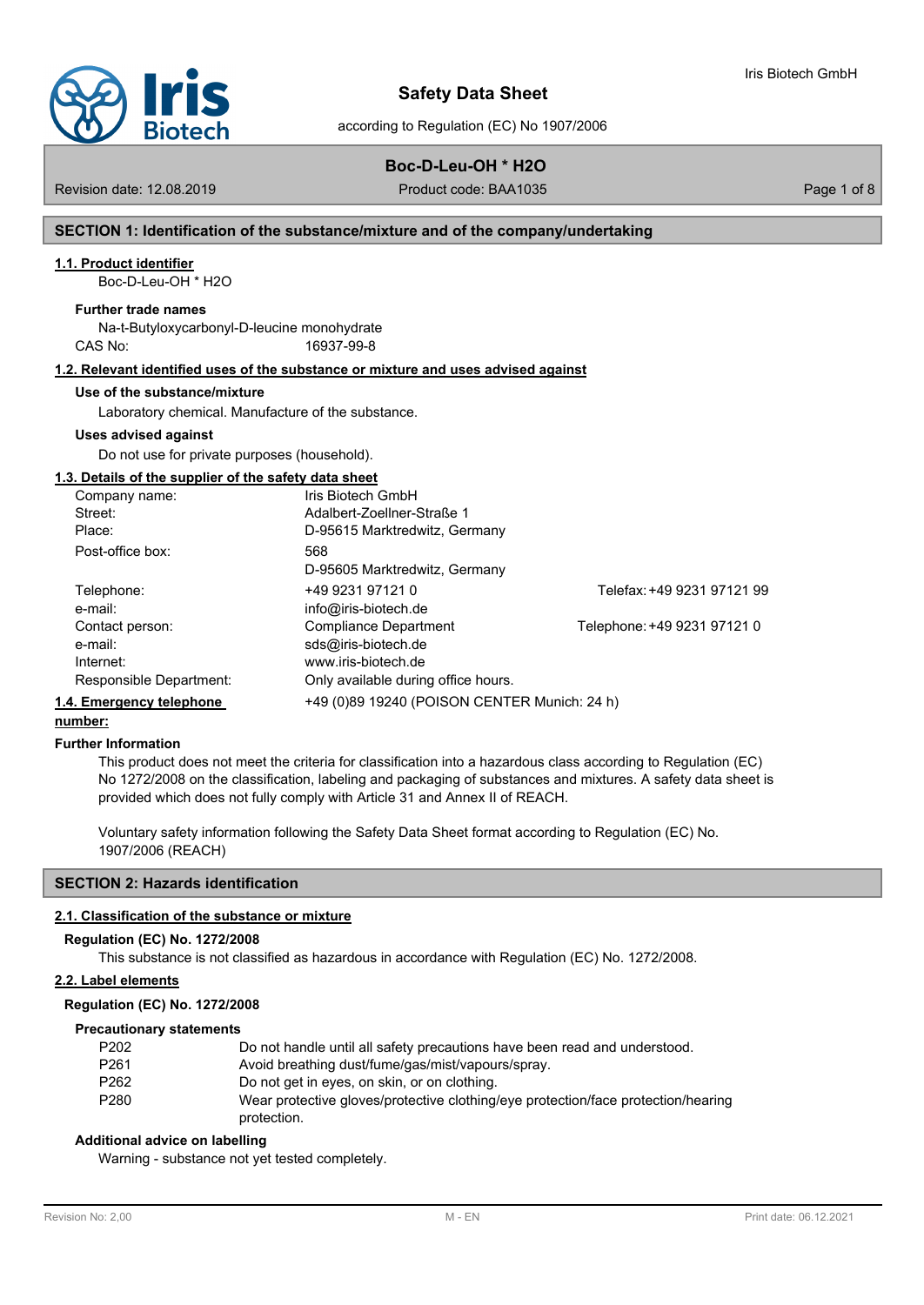

according to Regulation (EC) No 1907/2006

# **Boc-D-Leu-OH \* H2O**

Revision date: 12.08.2019 Product code: BAA1035 Page 2 of 8

# **2.3. Other hazards**

No information available.

### **SECTION 3: Composition/information on ingredients**

### **3.1. Substances**

# **Chemical characterization**

| N-alpha-t-Butyloxycarbonyl-D-leucine monohydrate |                  |
|--------------------------------------------------|------------------|
| Sum formula:                                     | C11H21NO4*H2O    |
| Molecular weight:                                | 231.3*18.0 g/mol |

# **SECTION 4: First aid measures**

# **4.1. Description of first aid measures**

### **General information**

In case of accident or unwellness, seek medical advice immediately (show directions for use or safety data sheet if possible).

### **After inhalation**

Remove casualty to fresh air and keep warm and at rest. In case of irregular breathing or respiratory arrest provide artificial respiration.

In all cases of doubt, or when symptoms persist, seek medical advice.

### **After contact with skin**

After contact with skin, wash immediately with plenty of water and soap. In all cases of doubt, or when symptoms persist, seek medical advice.

### **After contact with eyes**

If product gets into the eye, keep eyelid open and rinse immediately with large quantities of water, for at least 5 minutes. Subsequently consult an ophthalmologist.

### **After ingestion**

Rinse mouth thoroughly with water. Never give anything by mouth to an unconscious person or a person with cramps.

In all cases of doubt, or when symptoms persist, seek medical advice.

### **4.2. Most important symptoms and effects, both acute and delayed**

No information available.

# **4.3. Indication of any immediate medical attention and special treatment needed**

Treat symptomatically.

### **SECTION 5: Firefighting measures**

### **5.1. Extinguishing media**

### **Suitable extinguishing media**

Co-ordinate fire-fighting measures to the fire surroundings. Water spray. alcohol resistant foam. Dry extinguishing powder. Carbon dioxide (CO2). Sand.

### **Unsuitable extinguishing media**

High power water jet.

### **5.2. Special hazards arising from the substance or mixture**

Non-flammable. Thermal decomposition can lead to the escape of irritating gases and vapours.

In case of fire may be liberated: Carbon dioxide (CO2). Carbon monoxide (CO). Nitrogen oxides (NOx).

# **5.3. Advice for firefighters**

In case of fire: Wear self-contained breathing apparatus.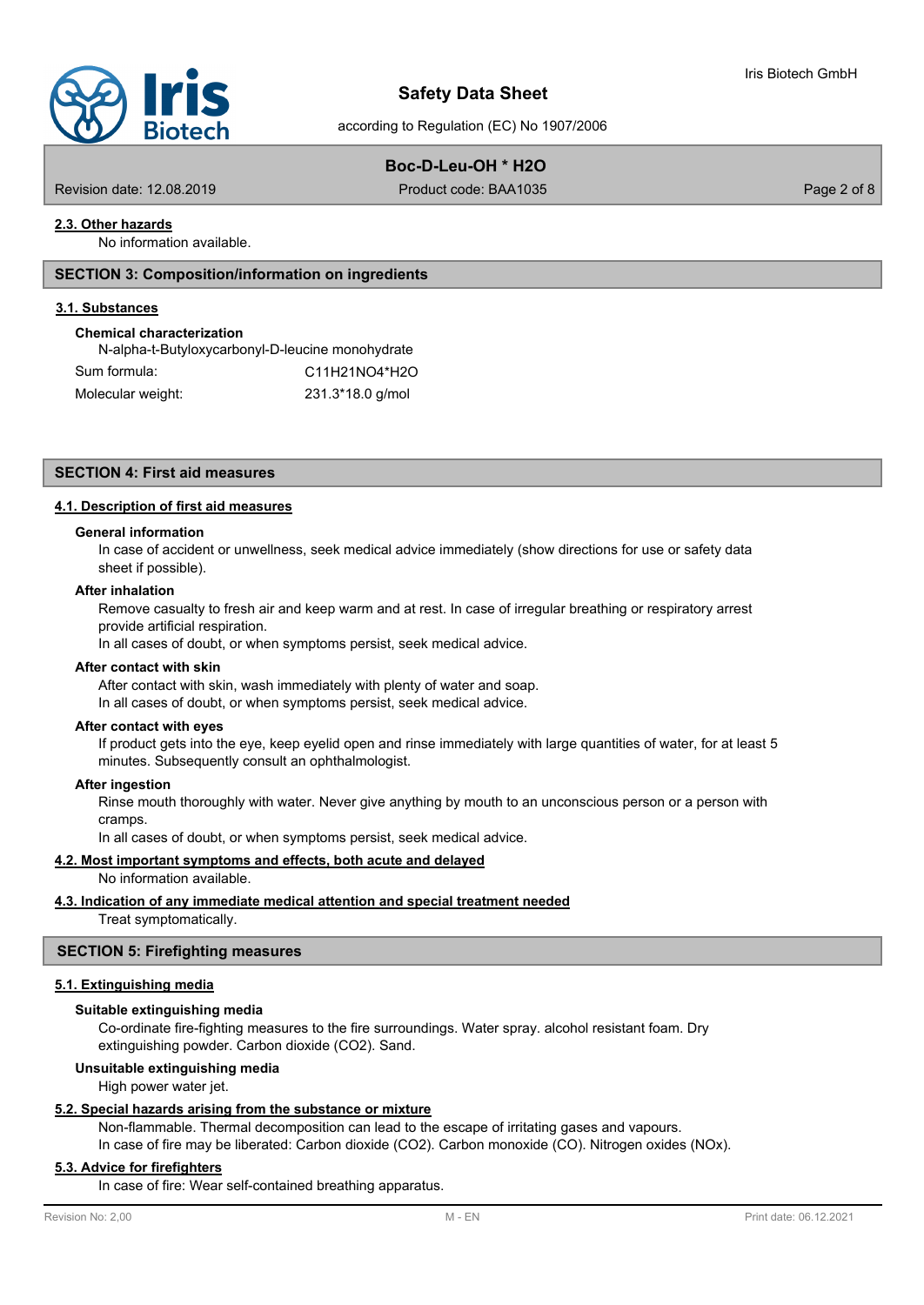

according to Regulation (EC) No 1907/2006

# **Boc-D-Leu-OH \* H2O**

Revision date: 12.08.2019 Product code: BAA1035 Page 3 of 8

### **Additional information**

Usual measures for fire prevention.

### **SECTION 6: Accidental release measures**

### **6.1. Personal precautions, protective equipment and emergency procedures**

### **General advice**

Provide adequate ventilation. Avoid breathing dust/fume/gas/mist/vapours/spray. Avoid contact with skin, eyes and clothes. Wear personal protection equipment. In case of fire: Evacuate area.

#### **6.2. Environmental precautions**

Do not allow to enter into soil/subsoil. Do not allow to enter into surface water or drains.

### **6.3. Methods and material for containment and cleaning up**

### **Other information**

Take up mechanically, placing in appropriate containers for disposal. Avoid dust formation. Clear contaminated areas thoroughly.

### **6.4. Reference to other sections**

Safe handling: see section 7 Personal protection equipment: see section 8 Disposal: see section 13

### **SECTION 7: Handling and storage**

### **7.1. Precautions for safe handling**

### **Advice on safe handling**

Provide adequate ventilation. Avoid dust formation. Avoid breathing dust/fume/gas/mist/vapours/spray. Avoid contact with skin, eyes and clothes.

### **Advice on protection against fire and explosion**

Usual measures for fire prevention.

### **Advice on general occupational hygiene**

Avoid contact with skin, eyes and clothes. Provide adequate ventilation. When using do not eat, drink or smoke. Wash hands before breaks and after work.

### **7.2. Conditions for safe storage, including any incompatibilities**

### **Requirements for storage rooms and vessels**

Keep container tightly closed in a cool, well-ventilated place. Handle and store contents under inert gas. Protect from moisture. storage temperature: +2°C - +8°C

### **Hints on joint storage**

No special measures are necessary.

### **7.3. Specific end use(s)**

Apart from the uses mentioned in section 1.2 no other specific uses are stipulated.

# **SECTION 8: Exposure controls/personal protection**

### **8.1. Control parameters**

### **Additional advice on limit values**

To date, no national critical limit values exist.

### **8.2. Exposure controls**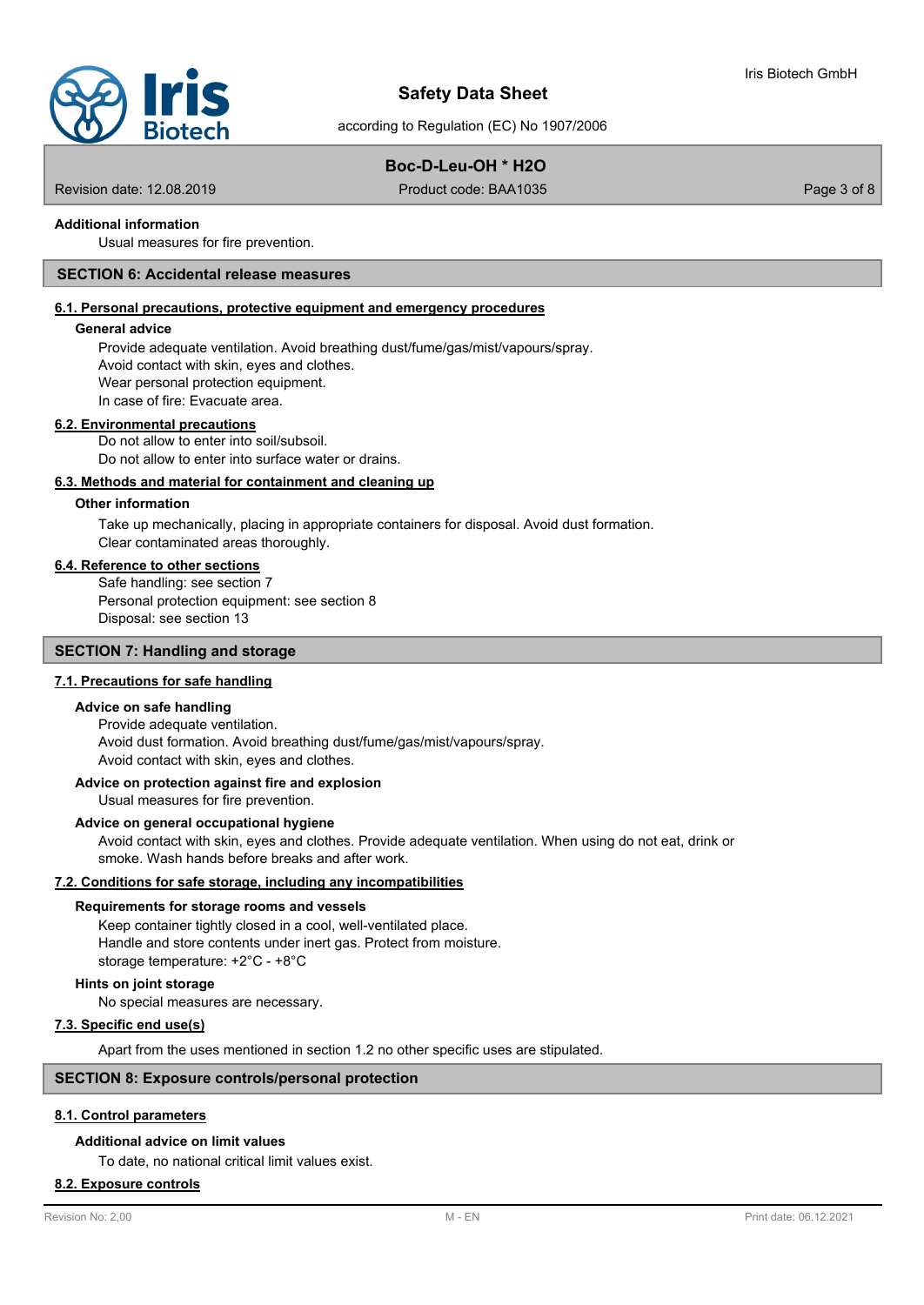according to Regulation (EC) No 1907/2006

# **Boc-D-Leu-OH \* H2O**

Revision date: 12.08.2019 Product code: BAA1035 Page 4 of 8

### **Appropriate engineering controls**

The receiver of our product is singularly responsible for adhering to existing laws and regulations.

# **Individual protection measures, such as personal protective equipment**

# **Eye/face protection**

Wear eye/face protection.

### **Hand protection**

Wear suitable gloves.

The quality of the protective gloves resistant to chemicals must be chosen as a function of the specific working place concentration and quantity of hazardous substances.

For special purposes, it is recommended to check the resistance to chemicals of the protective gloves mentioned above together with the supplier of these gloves.

### **Skin protection**

Wear suitable protective clothing.

### **Respiratory protection**

If technical exhaust or ventilation measures are not possible or insufficient, respiratory protection must be worn.

# **Environmental exposure controls**

Discharge into the environment must be avoided.

### **SECTION 9: Physical and chemical properties**

### **9.1. Information on basic physical and chemical properties**

| Physical state:                                               | solid             |                   |
|---------------------------------------------------------------|-------------------|-------------------|
| Colour:                                                       | white/ whitish    |                   |
| Odour:                                                        | No data available |                   |
| Changes in the physical state                                 |                   |                   |
| Melting point/freezing point:                                 |                   | $83 - 90 °C$      |
| Boiling point or initial boiling point and<br>boiling range:  |                   | not determined    |
| Sublimation point:                                            |                   | not determined    |
| Softening point:                                              |                   | not determined    |
| Flash point:                                                  |                   | No data available |
| Flammability                                                  |                   |                   |
| Solid/liquid:                                                 |                   | not determined    |
| Gas:                                                          |                   | not applicable    |
| <b>Explosive properties</b><br>The product is not: Explosive. |                   |                   |
| Lower explosion limits:                                       |                   | not determined    |
| Upper explosion limits:                                       |                   | not determined    |
| Auto-ignition temperature:                                    |                   | not determined    |
| <b>Self-ignition temperature</b>                              |                   |                   |
| Solid:                                                        |                   | not determined    |
| Gas:                                                          |                   | not applicable    |
| Decomposition temperature:                                    |                   | not determined    |
| pH-Value:                                                     |                   | not determined    |
| Water solubility:                                             |                   | No data available |
| Solubility in other solvents<br>not determined                |                   |                   |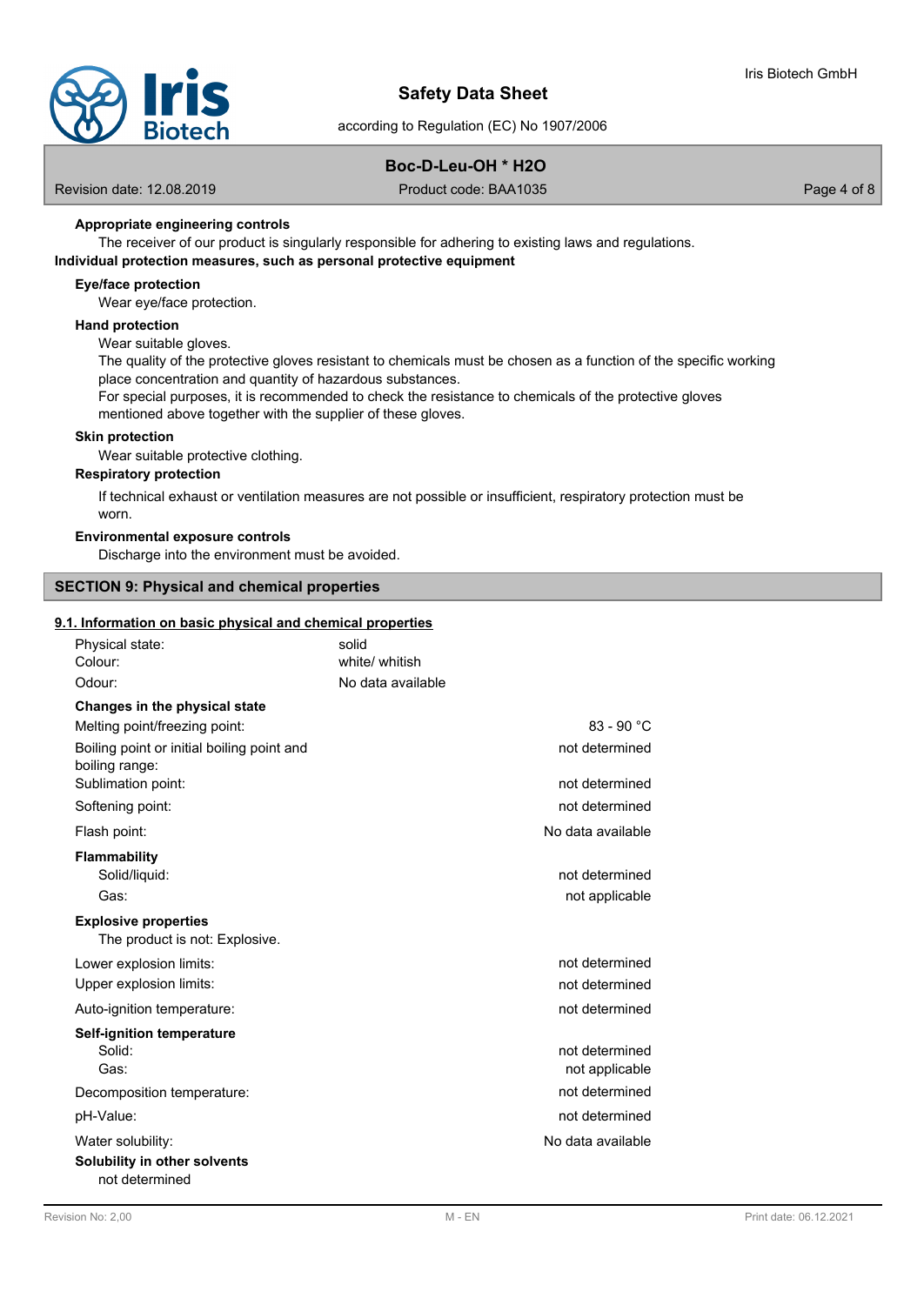

### according to Regulation (EC) No 1907/2006

# **Boc-D-Leu-OH \* H2O** Revision date: 12.08.2019 Product code: BAA1035 Page 5 of 8 Partition coefficient n-octanol/water: not determined in the not determined Vapour pressure: not determined Density: not determined Relative vapour density: not determined **9.2. Other information Information with regard to physical hazard classes** Sustaining combustion: No data available subsets are not all the set of the set of the set of the set of the set of the set of the set of the set of the set of the set of the set of the set of the set of the set of the set **Other safety characteristics** Solvent content: No data available content: No data available Solid content: not determined Evaporation rate: not determined **Further Information**

### **SECTION 10: Stability and reactivity**

### **10.1. Reactivity**

No data available

# **10.2. Chemical stability**

Stable under recommended storage conditions.

### **10.3. Possibility of hazardous reactions**

No data available

### **10.4. Conditions to avoid**

Protect from moisture. Keep away from heat.

### **10.5. Incompatible materials**

Oxidizing agents, strong.

# **10.6. Hazardous decomposition products**

Thermal decomposition can lead to the escape of irritating gases and vapours.

In case of fire may be liberated: Carbon dioxide (CO2). Carbon monoxide (CO). Nitrogen oxides (NOx).

### **Further information**

In case of fire: See chapter 5.

### **SECTION 11: Toxicological information**

# **11.1. Information on hazard classes as defined in Regulation (EC) No 1272/2008**

# **Toxicocinetics, metabolism and distribution**

No data available

# **Acute toxicity**

Based on available data, the classification criteria are not met.

# **Irritation and corrosivity**

Based on available data, the classification criteria are not met.

# **Sensitising effects**

Based on available data, the classification criteria are not met.

# **Carcinogenic/mutagenic/toxic effects for reproduction**

Based on available data, the classification criteria are not met.

IARC: No component of this product present at levels greater than or equal to 0.1% is identified as probable, possible or confirmed human carcinogen by IARC.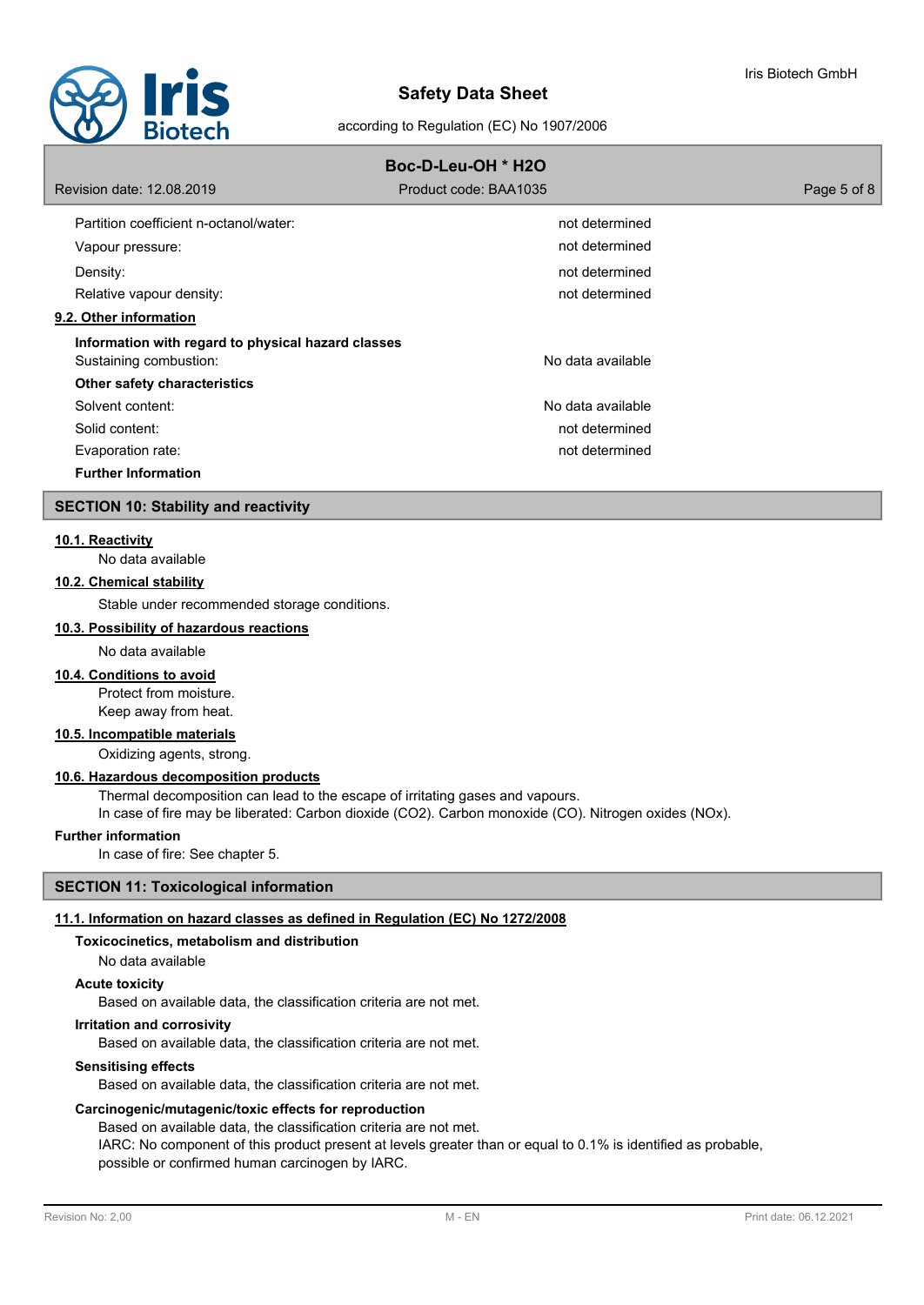

according to Regulation (EC) No 1907/2006

# **Boc-D-Leu-OH \* H2O**

Revision date: 12.08.2019 Product code: BAA1035 Page 6 of 8

### **STOT-single exposure**

Based on available data, the classification criteria are not met.

#### **STOT-repeated exposure**

Based on available data, the classification criteria are not met.

### **Aspiration hazard**

Based on available data, the classification criteria are not met.

### **Specific effects in experiment on an animal**

No data available

### **Practical experience**

No data available

### **Further information**

# RTECS: No data available

Caution! To the best of our knowledge the toxicological properties of this material have not been thoroughly investigated.

### **SECTION 12: Ecological information**

### **12.1. Toxicity**

No data available

# **12.2. Persistence and degradability**

No data available

### **12.3. Bioaccumulative potential**

No data available

# **12.4. Mobility in soil**

No data available

### **12.5. Results of PBT and vPvB assessment**

PBT/vPvB assessment not available as chemical safety assessment not required/not conducted.

### **12.7. Other adverse effects**

Warning - substance not yet tested completely.

### **Further information**

Avoid release to the environment.

# **SECTION 13: Disposal considerations**

### **13.1. Waste treatment methods**

### **Disposal recommendations**

Dispose of waste according to applicable legislation. Consult the appropriate local waste disposal expert about waste disposal. Handle contaminated packages in the same way as the substance itself.

### **Contaminated packaging**

Wash with plenty of water. Completely emptied packages can be recycled.

### **SECTION 14: Transport information**

| Land transport (ADR/RID)         |                                                            |
|----------------------------------|------------------------------------------------------------|
| 14.2. UN proper shipping name:   | No dangerous good in sense of these transport regulations. |
| Inland waterways transport (ADN) |                                                            |
| 14.2. UN proper shipping name:   | No dangerous good in sense of these transport regulations. |
| Marine transport (IMDG)          |                                                            |
| 14.2. UN proper shipping name:   | No dangerous good in sense of these transport regulations. |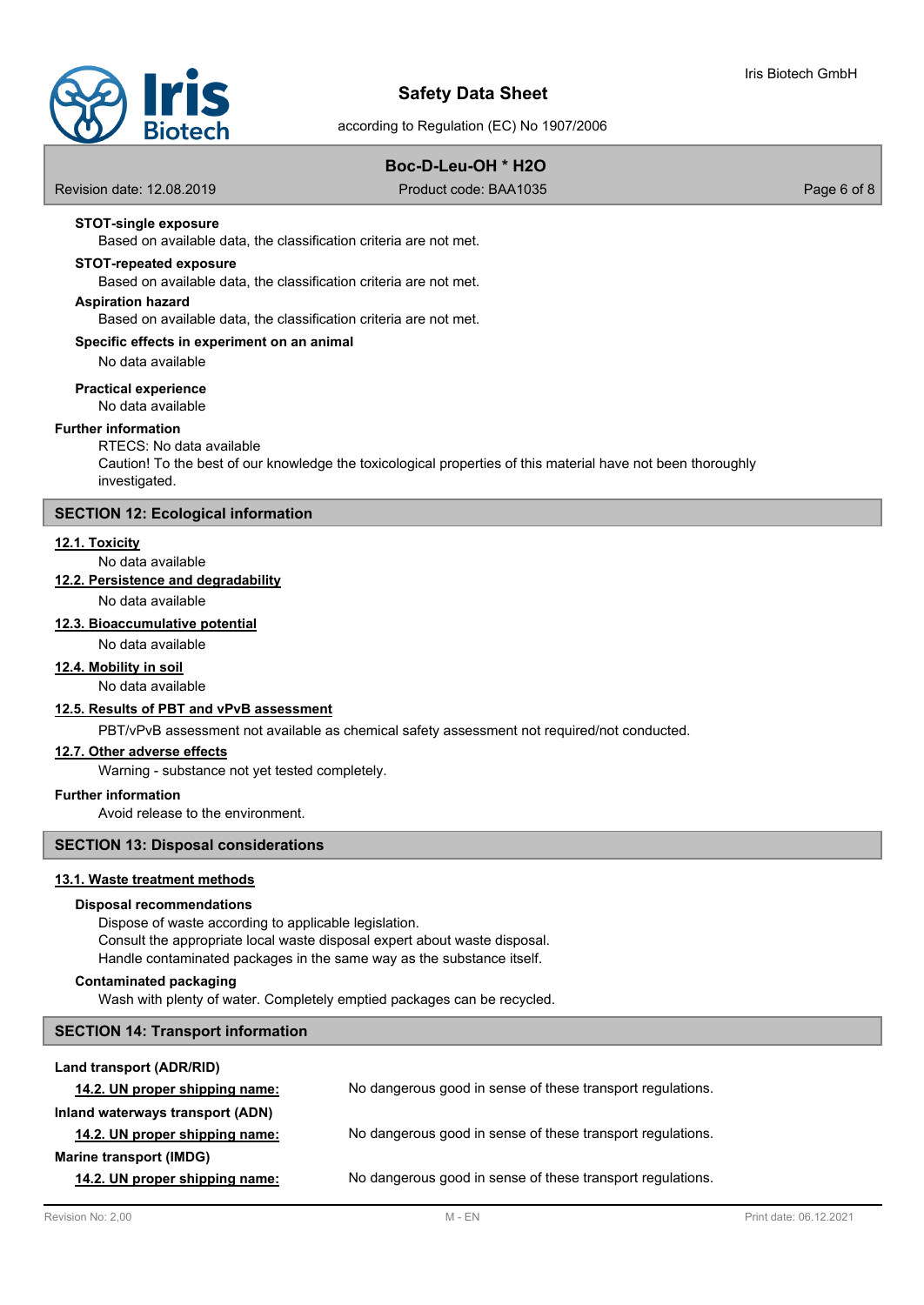

according to Regulation (EC) No 1907/2006

| Boc-D-Leu-OH * H2O                                                                                   |                                                                             |             |  |
|------------------------------------------------------------------------------------------------------|-----------------------------------------------------------------------------|-------------|--|
| Revision date: 12.08.2019                                                                            | Product code: BAA1035                                                       | Page 7 of 8 |  |
| Air transport (ICAO-TI/IATA-DGR)                                                                     |                                                                             |             |  |
| 14.2. UN proper shipping name:                                                                       | No dangerous good in sense of these transport regulations.                  |             |  |
| 14.5. Environmental hazards                                                                          |                                                                             |             |  |
| ENVIRONMENTALLY HAZARDOUS:                                                                           | No                                                                          |             |  |
| 14.6. Special precautions for user<br>No information available.                                      |                                                                             |             |  |
| 14.7. Maritime transport in bulk according to IMO instruments<br>not applicable                      |                                                                             |             |  |
| <b>SECTION 15: Regulatory information</b>                                                            |                                                                             |             |  |
| 15.1. Safety, health and environmental regulations/legislation specific for the substance or mixture |                                                                             |             |  |
| EU regulatory information                                                                            |                                                                             |             |  |
| Information according to 2012/18/EU<br>(SEVESO III):                                                 | Not subject to 2012/18/EU (SEVESO III)                                      |             |  |
| <b>Additional information</b>                                                                        |                                                                             |             |  |
| Safety Data Sheet according to Regulation (EC) No. 1907/2006 (REACH)                                 |                                                                             |             |  |
| National regulatory information                                                                      |                                                                             |             |  |
| Water hazard class (D):                                                                              | 3 - highly hazardous to water                                               |             |  |
| 15.2. Chemical safety assessment                                                                     |                                                                             |             |  |
| For this substance a chemical safety assessment has not been carried out.                            |                                                                             |             |  |
| <b>SECTION 16: Other information</b>                                                                 |                                                                             |             |  |
| Abbreviations and acronyms                                                                           | ADD, Assert suranéen aux le troppert des merchandises dengereuses per Deute |             |  |

ADR: Accord européen sur le transport des marchandises dangereuses par Route (European Agreement concerning the International Carriage of Dangerous Goods by Road) IMDG: International Maritime Code for Dangerous Goods IATA: International Air Transport Association GHS: Globally Harmonized System of Classification and Labelling of Chemicals EINECS: European Inventory of Existing Commercial Chemical Substances ELINCS: European List of Notified Chemical Substances CAS: Chemical Abstracts Service LC50: Lethal concentration, 50% LD50: Lethal dose, 50% CLP: Classification, labelling and Packaging REACH: Registration, Evaluation and Authorization of Chemicals GHS: Globally Harmonised System of Classification, Labelling and Packaging of Chemicals UN: United Nations DNEL: Derived No Effect Level DMEL: Derived Minimal Effect Level PNEC: Predicted No Effect Concentration ATE: Acute toxicity estimate LL50: Lethal loading, 50% EL50: Effect loading, 50% EC50: Effective Concentration 50% ErC50: Effective Concentration 50%, growth rate NOEC: No Observed Effect Concentration BCF: Bio-concentration factor PBT: persistent, bioaccumulative, toxic vPvB: very persistent, very bioaccumulative RID: Regulations concerning the international carriage of dangerous goods by rail